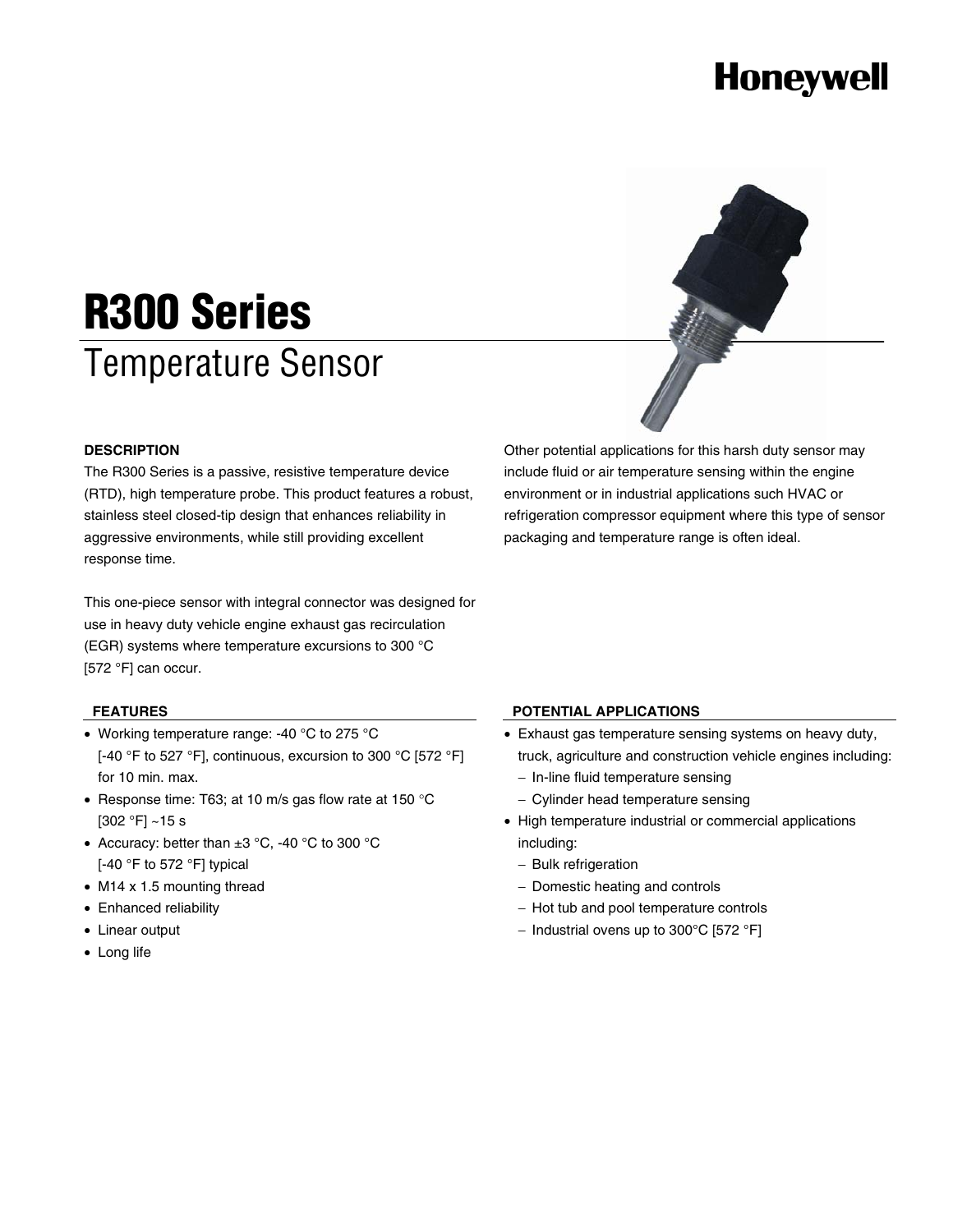# **R300 Series**



# **FIGURE 1. MOUNTING DIMENSIONS (For reference only: mm/[in])**

# **TABLE 1. GENERAL SPECIFICATIONS**

| <b>Characteristic</b>              | <b>Parameter</b>                                          | <b>Note</b>                     |
|------------------------------------|-----------------------------------------------------------|---------------------------------|
| Insertion depth                    | 28,5 mm [1.12 in]                                         | custom devices available upon   |
|                                    |                                                           | request                         |
| Sealing surface dimensions         | 7.0 mm [0.28 in] dia.; 0,5 mm [0.02 in] thickness         |                                 |
| Mating cable harness connector     | AMP JPT/Bosch Jetronics                                   | custom connectors available     |
|                                    |                                                           | upon request                    |
| Mounting                           | M14x1.5 male thread, fixing nuts integrated with sensor   |                                 |
|                                    | body                                                      |                                 |
| Nominal resistance                 | 100 Ohm/0 °C [32 °F]                                      |                                 |
| Operating temperature range        | -40 °C to 275 °C [-40 °F to 527 °F]                       | continuous, excursion to 300 °C |
|                                    |                                                           | [572 °F] for 10 min. max.       |
| Accuracy                           | better than $\pm 3.0$ °C                                  |                                 |
| Response time                      | T63; at 10 m/s gas flow rate at 150 °C [302 °F] ~15 s     |                                 |
| Reliability                        | Less than or equal to 1.5% failures per one million miles |                                 |
| Measurement range continuous probe | -40 °C to 275 °C [-40 °F to 527 °F]                       |                                 |
| tip                                |                                                           |                                 |
| Measurement range continuous probe | -40 °C to 250 °C [-40 °F to 482 °F]                       |                                 |
| body                               |                                                           |                                 |
| Storage temperature range          | -40 °C to 150 °C [-40 °F to 302 °F]                       |                                 |
| Insulation breakdown               | >10 MOhm                                                  | 100 Vdc for 3 s at room         |
|                                    |                                                           | temperature                     |
| Torque limits                      | 16 N m [11.8 ft lb] +20%                                  | at room temperature             |
| Housing material                   | stainless steel                                           |                                 |
| Sealing                            | IP <sub>59</sub> K                                        |                                 |
| Approvals                          | EN 6071:1996, IEC 751:1983                                |                                 |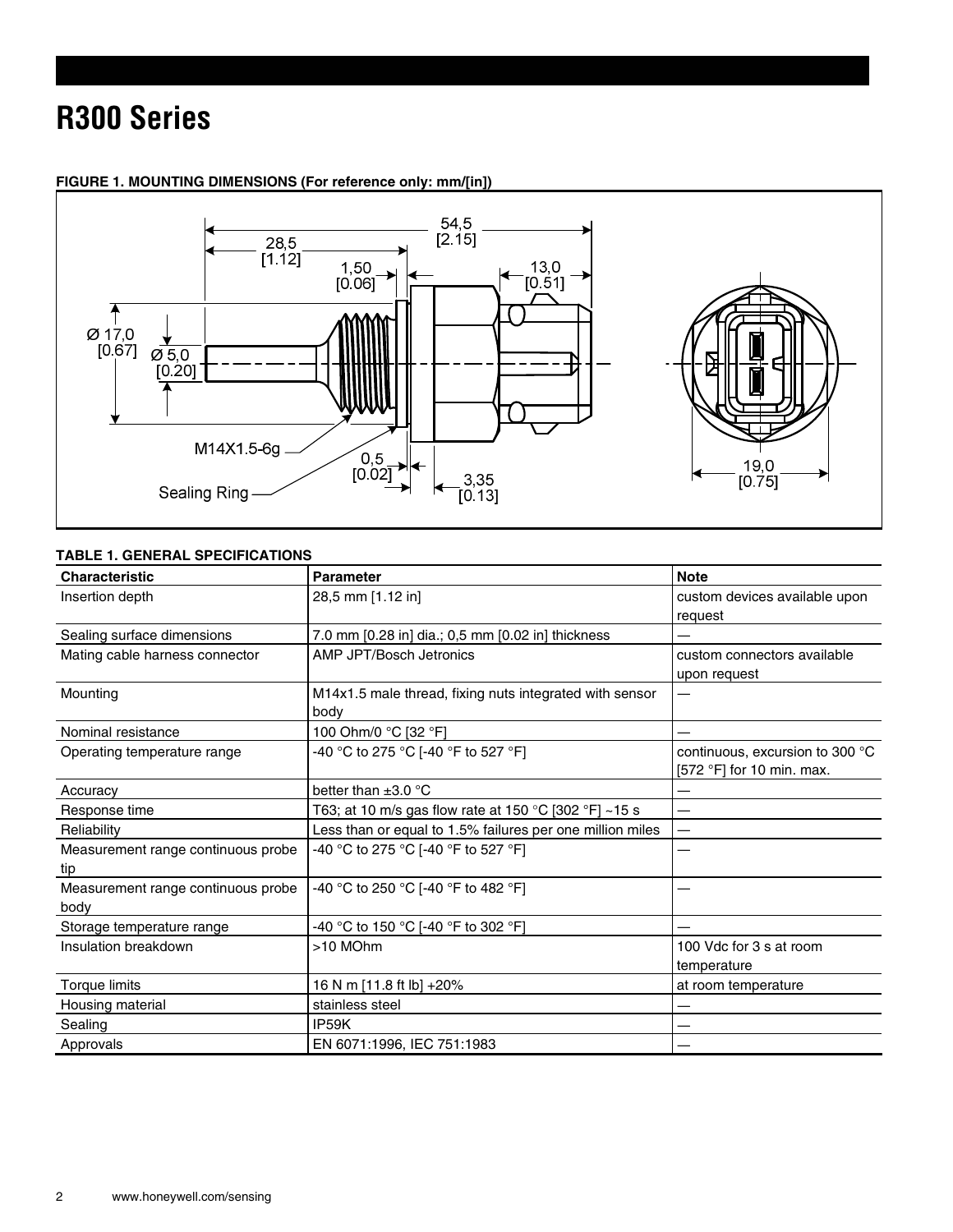# Temperature Sensor

#### **FIGURE 2. ELECTRICAL PERFORMANCE**



#### **TABLE 2. RESISTANCE/TEMPERATURE DATA**

|                              | <b>Ro</b>          |                              | <b>Ro</b>          |                              | Ro                 |
|------------------------------|--------------------|------------------------------|--------------------|------------------------------|--------------------|
| (Temperature)                | (PT100 Resistance) | (Temperature)                | (PT100 Resistance) | (Temperature)                | (PT100 Resistance) |
| $^{\circ}$ C [ $^{\circ}$ F] | Ohm                | $^{\circ}$ C [ $^{\circ}$ F] | Ohm                | $^{\circ}$ C [ $^{\circ}$ F] | Ohm                |
| $-40$ [ $-40$ ]              | 84.72              | 80 [176]                     | 130.90             | 200 [392]                    | 175.86             |
| $-20$ [ $-4$ ]               | 92.16              | 100 [212]                    | 138.51             | 220 [428]                    | 183.19             |
| 0 [32]                       | 100                | 120 [248]                    | 146.07             | 240 [464]                    | 190.47             |
| 20 [68]                      | 107.79             | 140 [284]                    | 153.58             | 260 [500]                    | 197.71             |
| 40 [104]                     | 115.54             | 160 [320]                    | 161.05             | 280 [536]                    | 204.9              |
| 60 [140]                     | 123.24             | 180 [356]                    | 168.48             | 300 [572]                    | 212.05             |

#### **FIGURE 3. CIRCUIT EXAMPLE FIGURE 4. PT100 CLASS B RTD – R/T CURVE**



#### **ORDER GUIDE**

| <b>Catalog Listing</b> | <b>Description</b>                                                                                        |
|------------------------|-----------------------------------------------------------------------------------------------------------|
| R300-F35-M14-C         | R300 Series exhaust gas recirculation RTD sensor with stainless steel probe tip, M14 mechanical interface |
|                        | thread and integral connector                                                                             |